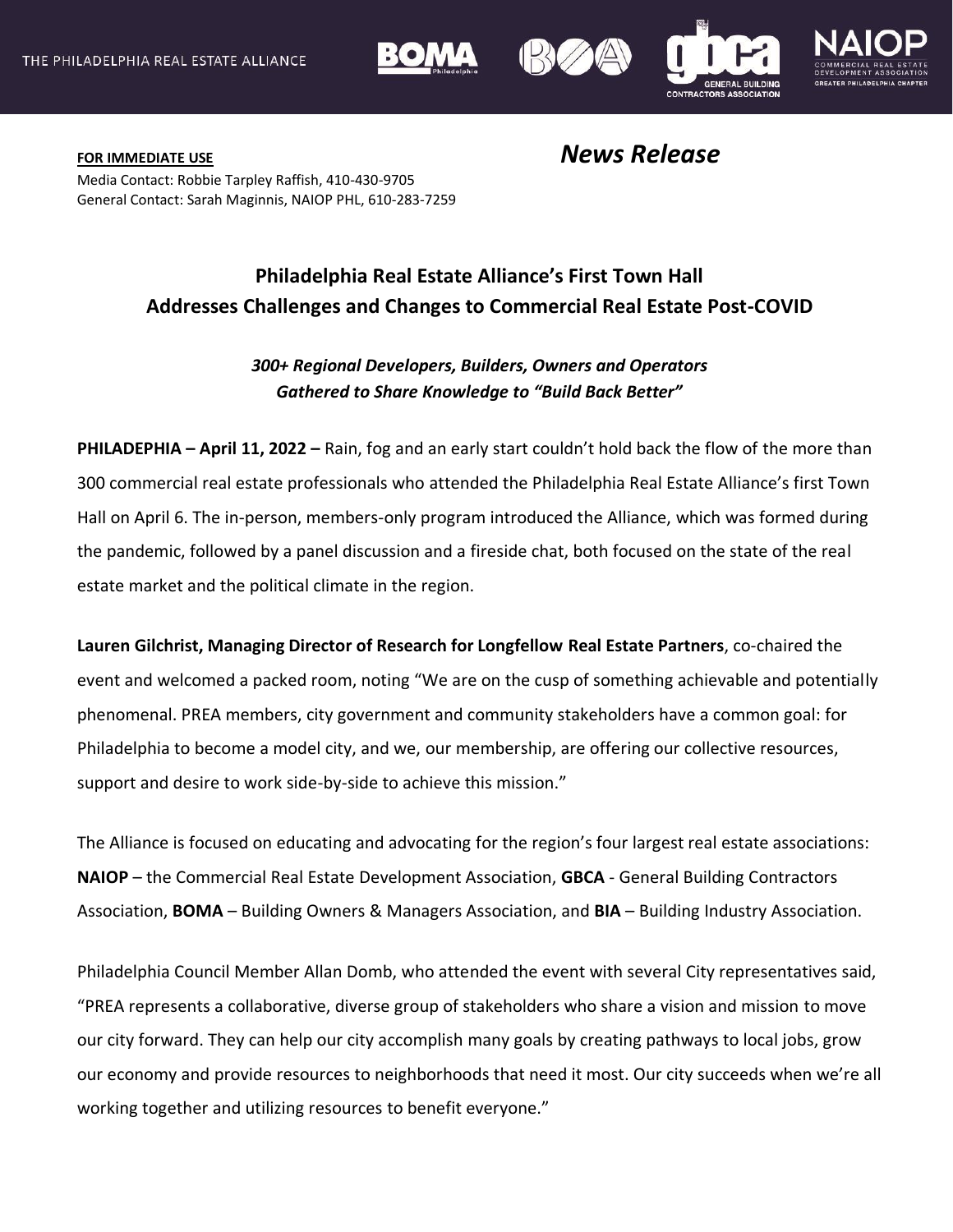





**Anne Nevins, CEO of PIDC**, Philadelphia's public-private economic development corporation, moderated "**Build Back Better**" which featured commentary from **Rija Beares of CBRE** (NAIOP); **Ben Connors, of GBCA**; **Don Haas of Brandywine Realty Trust** (BOMA); and **Mo Rushdy, The Riverwards Group** (BIA).

Some of the key discussions included:

- Connors said that while cranes positioned around the City show development activity, they can be deceptive. "GBCA tracks construction labor hours, and 2016 was our 'high water mark.' Today we are down 18% from 8.6 million construction labor hours to 7.2 million hours – real jobs."
- Rushdy said that incentives for bringing much needed development of market rate and affordable residences to the city should include tax abatements for low-income projects in "the neighborhoods so the people who work here can afford to live here."
- Beares highlighted that "Life Sciences are here to stay which is a good way to replace the base of jobs lost during the pandemic … These are well-paying jobs at all levels, not just the high end, but even with the development space announced there's not yet enough space to meet demand."
- Haas echoed Rushdy and Connors with "there's a tremendous need for affordable housing," noting that "leadership has to begin to call for a return to the workplace" because so many associated businesses rely on income from the work environment.

Connors also noted that "part of our success has to be felt as the success of the people of Philadelphia. We must align with *their* interests and help create stability," even in the face of rising materials costs and interest rates.

A 'fireside chat' with Gilchrist and **Anne Fadullon, Dir. Of the Dept. of Planning & Development for the City of Philadelphia** followed**.** Falludon first spoke about "developers' peripheral vision" - a way for CRE professionals to focus on not only what they are trying to achieve but what is going on in the City around them. "We need to have honest discussion about many things, such as jobs, housing and education. And we (the City) have to get to 'Yes' faster, with more streamlined processes."